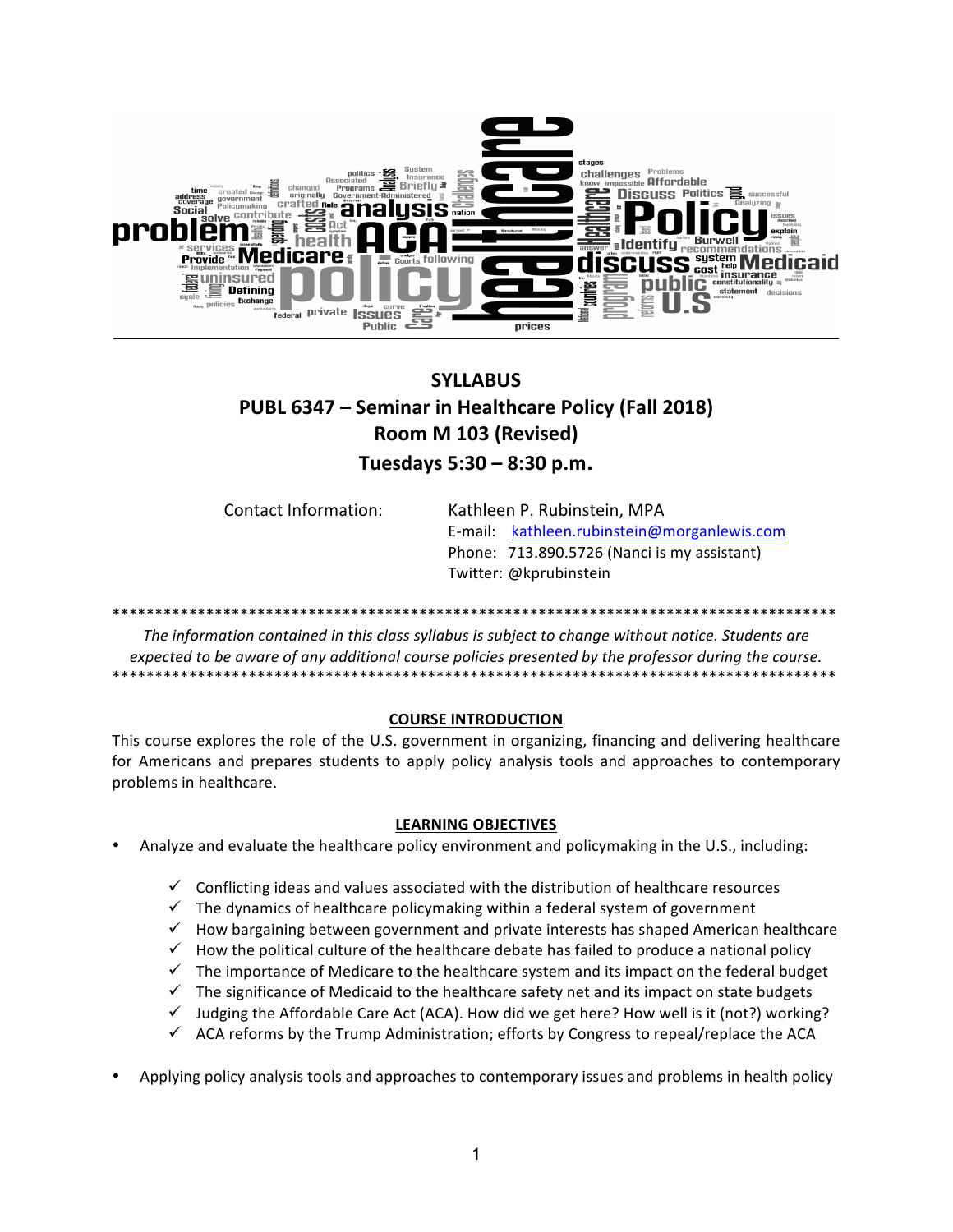## **REQUIRED READINGS AND ACTIONS**

## **Required Readings**

*Health Care Politics and Policy in America*, Kant Patel and Mark E. Rushefsky, M.E. Sharpe, 4th Edition (2014)

*Dead on Arrival*, Colin Gordon, Princeton University Press (2003); paperback (2004)

A Practical Guide for Policy Analysis, Eugene Bardach and Eric M. Patashnick, Sage Publications | CQ Press, 5th Edition (2016)

## **Twitter Posts**

Students are required to sign up for Twitter and follow me  $@$  kprubinstein where I will be posting (usually daily) news and resources relevant to your coursework. You are responsible for reading the postings, carefully and thoughtfully, and for being prepared to discuss each week's postings when you come to class.

## **Kaiser Health News and the Kaiser Family Foundation**

Students are required to familiarize themselves with the Kaiser Health News and the Kaiser Family [Foundation](https://www.kff.org/) websites and to sign up for their free e-mail briefings and updates.

## **Health Affairs**

*Health Affairs* is the leading journal of health policy thought and research in the U.S. Students are required to familiarize themselves with the *Health Affairs* website at <http://www.healthaffairs.org/> which offers a number of free blogs and podcasts relevant to your coursework along with digital access to the journal via subscription.

## **COURSE REQUIREMENTS AND EVALUATION**

You will learn a variety of concepts and tools in this course and the assignments are designed to enhance your learning and hone your professional skills. Your grade will consist of components that add up to 100 possible points.

## Policy prep notes (60 pts.)

Policy work requires shared information, knowledge, effective communication and professionalism (which means you come to class exceptionally prepared). Core competencies for policy professionals include the ability to engage in critical thinking, define problems and communicate findings to a variety of audiences. The purpose of the prep notes is to help you sharpen these skills and to methodically apply them to your coursework and in class discussion.

Each week's prep note will have three (3) parts (REQUIRED):

- 1. Key points: Prepare a concisely written outline of key points in response to each of the questions (bullet point lists with incomplete sentences are ok; use of social media abbreviations (LOL, ICYMI, etc.) in your prep notes is NOT ok.
- 2. Your observation(s): What is the central takeaway from today's reading?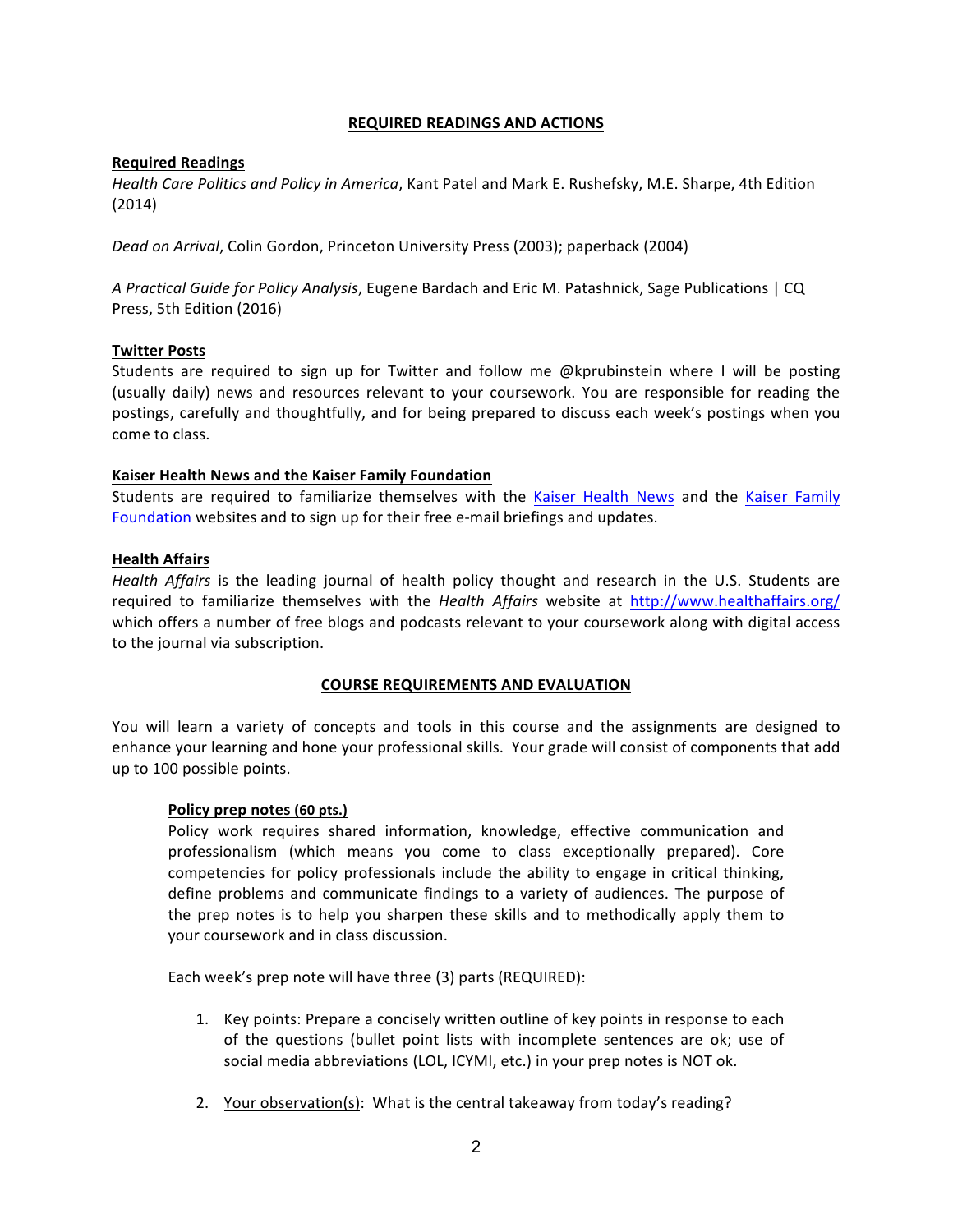3. Current events: Produce one (1) discussion question based on your reading of my Twitter posts during the last week  $/$  or one more of articles from the Kaiser Health News daily e-mail briefings to share with the class.

The length of your prep notes should not exceed three (3) pages. Your grade for this assignment includes class participation and attendance.

You are required to (1) send an electronic copy of your prep notes to me by 5:30 pm the day of class and (2) turn in a hard copy at the end of class. I will return the hard copy to you with a grade the following week.

## Group collaborative briefings (10 pts. each)

Public policy is a collaborative activity that involves the ability to work in and/or direct a team. Good policy analysis requires the ability to effectively and concisely brief decisionmakers on complex problems and issues. The purpose of the collaborative briefings is to devise a response as a group to the questions(s) posed in connection with the assigned readings for the Gordon and Bardach texts.

No formal written component will be required although relevant handouts and notes are encouraged. You will be graded as a class or by groups or teams, depending on how you arrange yourselves, on the quality of your verbal briefing and the effectiveness of your collaboration as a class or team.

## **Policy Analysis Paper (20 pts.)**

Good policy analysis attempts to answer two practical questions: What would be the best thing to do? What is the best result that can be achieved? The purpose of the policy analysis paper is to integrate what you have learned in this course and apply it to a current issue or problem in healthcare. Everything you do in this class will be geared toward preparing you for this paper, which is due at the end of the semester.

To recap, grades for the course will be determined as follows:

- 60 pts. Weekly policy prep notes 20 pts. Group collaborative briefings
- 20 pts. Policy analysis paper
- 100 pts. Total possible points for the course

Students who (1) carefully complete and keep pace with the specified readings, writing assignments and class activities; (2) exhibit effective preparation, thoughtfulness and initiative in class discussions; and (3) demonstrate superior scholarship, critical thinking and analysis in their class discussions and writings should be able to achieve excellence in this course.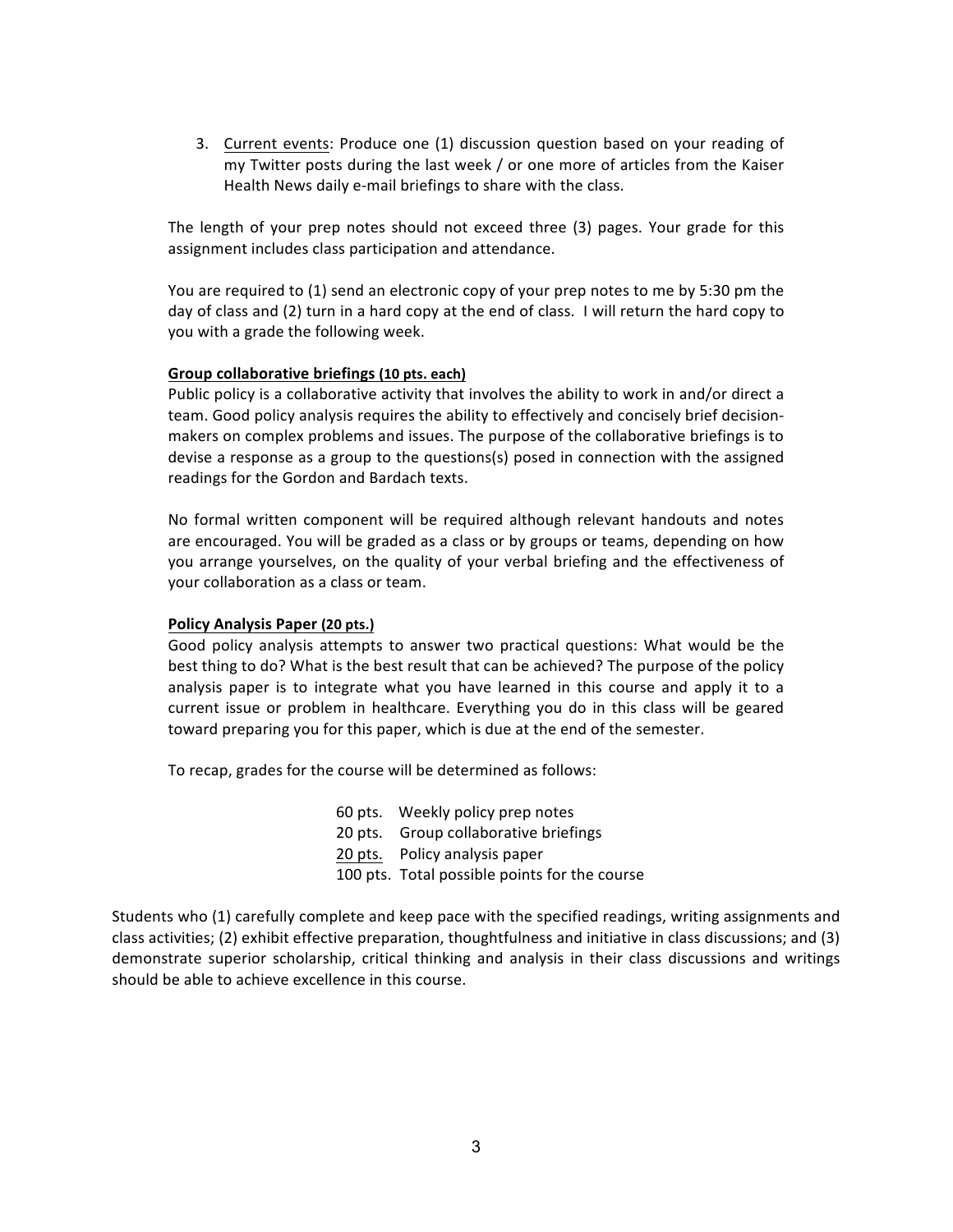#### **GENERAL INFORMATION**

## **Grading**

Final Grades: A+ = 100-95, A- = 94-90, B+ = 89-87, B = 86-84 B- = 83-80, C+ = 79-77, C = 76-74, C- = 73-70,  $D+ = 69-67$ ,  $D = 66-64$ ,  $D- = 63-60$ ,  $F = 59-0$ .

## **Class Participation**

Come to class having read the materials and given them critical thought; be fully prepared to contribute meaningfully to the discussion.

## **Assignment Policy**

Written assignments are due to the instructor via e-mail no later than 5:30 p.m. on the day of class. Students must transmit both an electronic copy of their completed assignment and bring a hard copy to the class. The hard copy will be returned to the student the following week with a grade. Missed or past due assignments will not be accepted.

## **Attendance Policy**

Regular and prompt class attendance is essential to the educational experience and students are expected to *be on time* and attend all scheduled class meetings. Students with repeated absences and/or who are habitually late will be dropped from the class. Exceptions to this policy require prior approval by the professor.

## **Academic Honesty**

Presenting the words or works of others as your own is plagiarism, is dishonest, and is a violation of the University Policy on Academic Honesty <http://guides.lib.uh.edu/plagiarism>. If you are not certain of what is permissible, you should contact the professor prior to submitting the assignment and/or check the UH webpage <http://www.uh.edu/provost/policies/honesty/>. A student found in violation of academic honesty may be subject to a failing grade, suspension, or dismissal from the university.

## **Americans with Disability Act**

The Americans with Disabilities Act (ADA) is a federal anti-discrimination statute that provides comprehensive civil rights protection for persons with disabilities. Among other things, this legislation requires that all students with disabilities be guaranteed a learning environment that provides for reasonable accommodation of their disabilities. If you believe you need special accommodations and assistance due to a disability, please contact the Center for Students with Disabilities (CSD Building 568, Room 110) and the Learning Support Services (LSS, 321 Social Work Building), or call 713-743-5411 to make appropriate arrangements.

## **Counseling and Psychological Services (CAPS)**

CAPS can help students who are having difficulties managing stress, adjusting to the demands of a professional program, or feeling sad and hopeless. You can reach CAPS (www.uh.edu/caps) by calling 713-743-5454 during and after business hours for routine appointments or if you or someone you know is in crisis. No appointment is necessary for the "Let's Talk" program, a drop-in consultation service at convenient locations and hours around campus.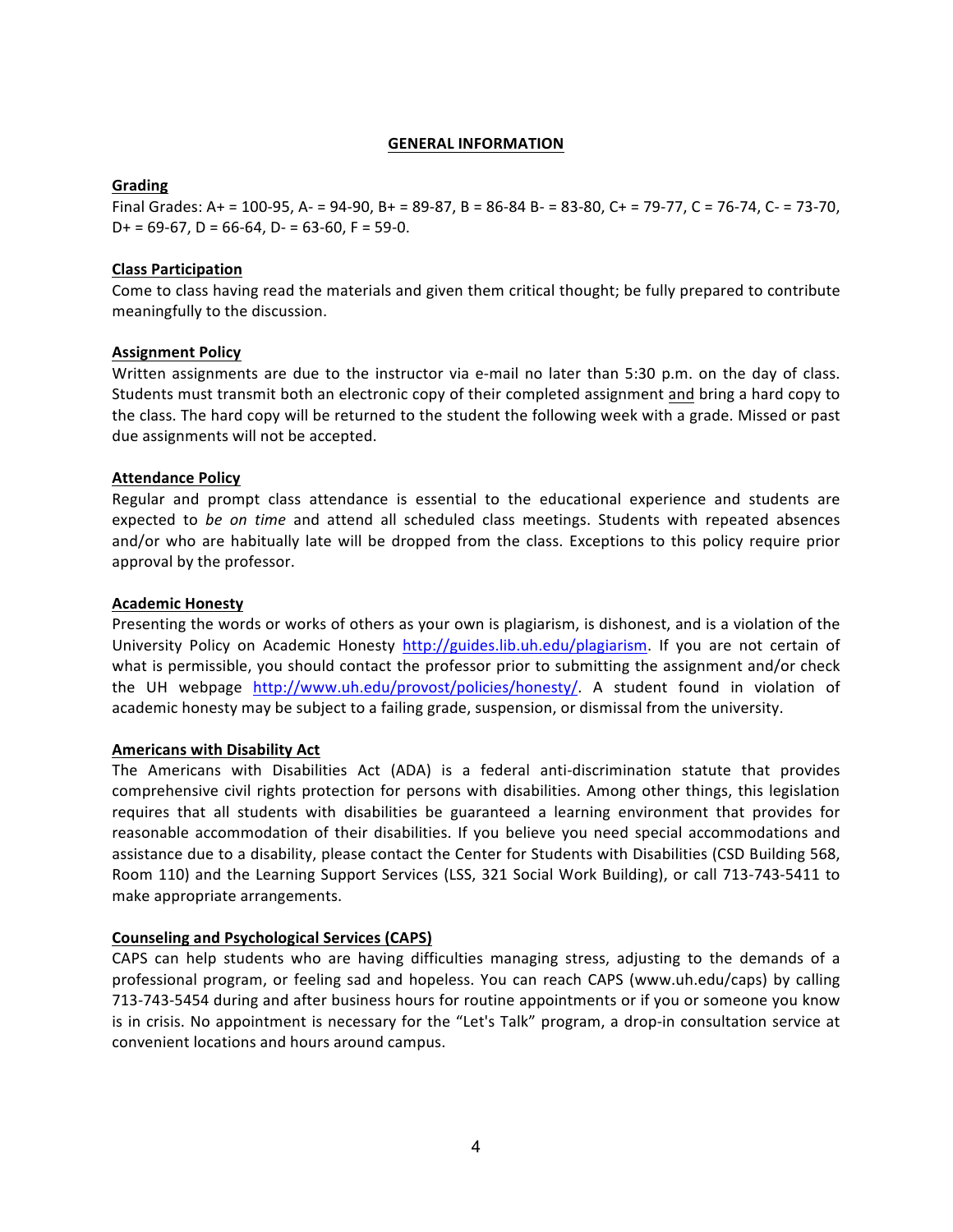# **CLASS OUTLINE / ASSIGNMENTS**

## **AUGUST 21, 2018**

Introductions, course philosophy and approach, goals and requirements

## **AUGUST 28, 2018**

How do we value "health"? How much health and for whom? Is there a moral right to a "just minimum" of healthcare? Problem definition and implications for policymaking.

## **Assignment**

(1) Prep notes – questions (*do not forget to include your central takeaway and current events discussion question in your prep notes*)

- Using the Internet, find a definition for "health" and "healthcare" to share with the class. Briefly explain the reasons why you selected each definition.
- What are "social determinants" of health? Why are they important?
- Is healthcare in America a commodity or a public good? What are the facts?
- Do Americans have a "right" to healthcare? What are the facts?
- Why do Bambra, Fox et al. think "health" is political? Do you agree?

(2) Required reading [In addition, you may use the Internet to help answer the questions]

Patel and Rushefsky, Chapter 6 (Falling Through the Safety Net) What It's Like Living Without Health Insurance in America (Apr 2018) Bloomberg Tackling Patients' Social Problems Can Cut Health Costs, (Jan. 23, 2017), Kaiser Health News Commodity or Public Work? Two Perspectives on Health Care (Fall 1995), Bruce Jennings and Mark J. Hanson, Bioethics Forum

Health care in the U.S. should be a basic human right, not an entitlement (Aug. 2015), James A. Baker III Institute for Public Policy

I think health care is a right. I asked an expert to tell me why I'm wrong (June 30, 2017), Vox Health care in the United States—basic human right or entitlement? (Oct. 1, 2015), Annals of Oncology

Should Healthcare Be Funded as a Basic Human Right? (Dec. 2012), allnurses.com Healthcare is Not a Human Right (July 1999), The Libertarian Standard The Political Fallacy that Medical Care is a Right (Dec. 1971), Robert Sade, MD Toward a Politics of Health (2005), Clare Bambra, Debbie Fox and Alex Scott-Samuel, Health Promotion International

## **SEPTEMBER 4, 2018**

Introduction to the U.S. Healthcare system. Factors that shape and influence the healthcare policy environment.

#### **Assignment**

(1) Prep notes – questions *(do not forget to include your central takeaway and current events discussion question in your prep notes)*

- Identify (list) the key factors that influence and shape U.S. healthcare policymaking
- Give six reasons why public opinion and cultural, social and political values both work to strengthen and impede the development of a comprehensive healthcare policy for the nation.
- The U.S. spends more on healthcare than other countries list some key factors why.
- Thoughtfully describe (not trash) the U.S. healthcare system in a 140-character (or less) tweet. Be prepared to share and discuss this tweet with the class.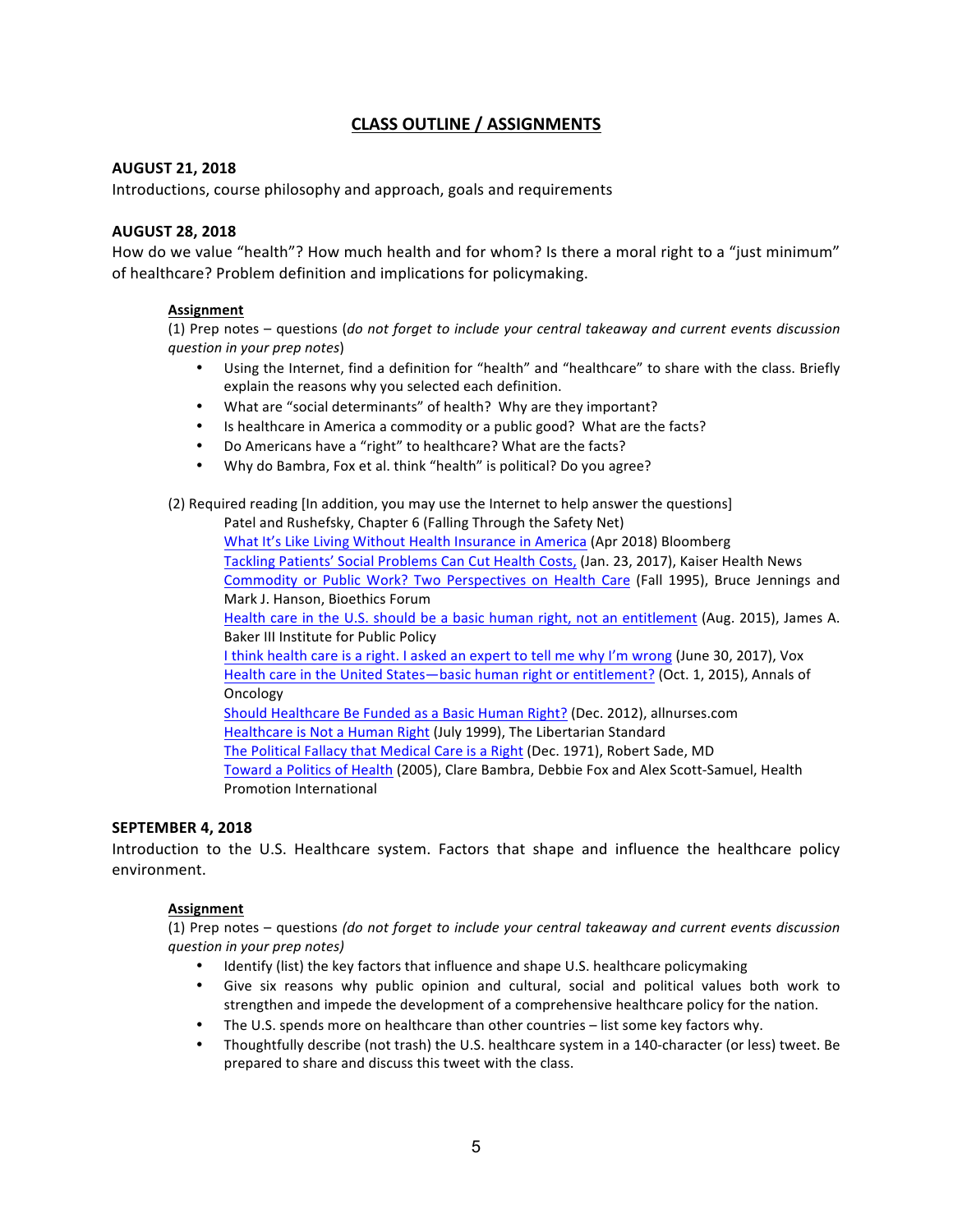#### (2) Required reading

Patel and Rushefsky – Chapter 1 (Healthcare Politics), Chapter 7 (Problem of Rising Healthcare Costs and Spending)

What the Government Spends on Health Care (June 1, 2018) The Concord Coalition

The U.S. spends more on health care than any other country. Here's what we're buying (Dec. 27, 2016), Washington Post

Americans are shouldering more and more of their health-care costs (June 27, 2016), Washington Post

#### (3) Required videos

The Healthcare System of the United States, Healthcare Triage [7:35 min.]

Why Can't America Have a Grown-Up Healthcare Conversation, vlogbrothers [7:05 min.] (4) Useful resources

50 things to know about the hospital industry | 2017, Beckers Hospital Review (Jan. 25, 2017)

## **SEPTEMBER 11, 2018**

How social policy history impacts and informs policymaking

#### **Assignment**

(1) Group collaborative briefing on the following question:

- Why has the U.S. consistently failed to establish a system that provides basic healthcare coverage for all of its citizens?
- How does the Gordon book apply to recent political efforts to reform healthcare?
- (2) Required reading

Dead on Arrival, Gordon (entire text)

Patel and Rushefsky, Chapter 2 (Healthcare Policy in the U.S.)

(3) Useful resources

Medicare and Medicaid at 50 (2015), Kaiser Family Foundation [16:45 min.] History of Healthcare (Dec 2009) whatifpost.com

## **SEPTEMBER 18, 2018**

No class today.

#### **Assignment**

Patel and Rushefsky – Chapter 8 (Healthcare Cost Containment) *Note: no written prep notes are due for this chapter*

## **SEPTEMBER 25, 2018**

Applying a structured approach to wicked policy problems. *Requirements for the policy analysis papers to be discussed in detail.* 

#### **Assignment**

(1) Group collaborative briefing  $-$  questions

- What is a wicked problem? Why is healthcare a wicked problem?
- What is policy analysis? Why do policy analysis?
- What are the characteristics and benefits of good policy analysis?
- Identify and discuss in detail the eight-step process for successful policy analysis.
- Why is defining the problem a crucial step in policy analysis?
- Using the Bardach text as your guide and the September 18 reading as a resource, prepare two (2) well defined problem statements on healthcare cost containment; be prepared to discuss and defend your problem statements in class.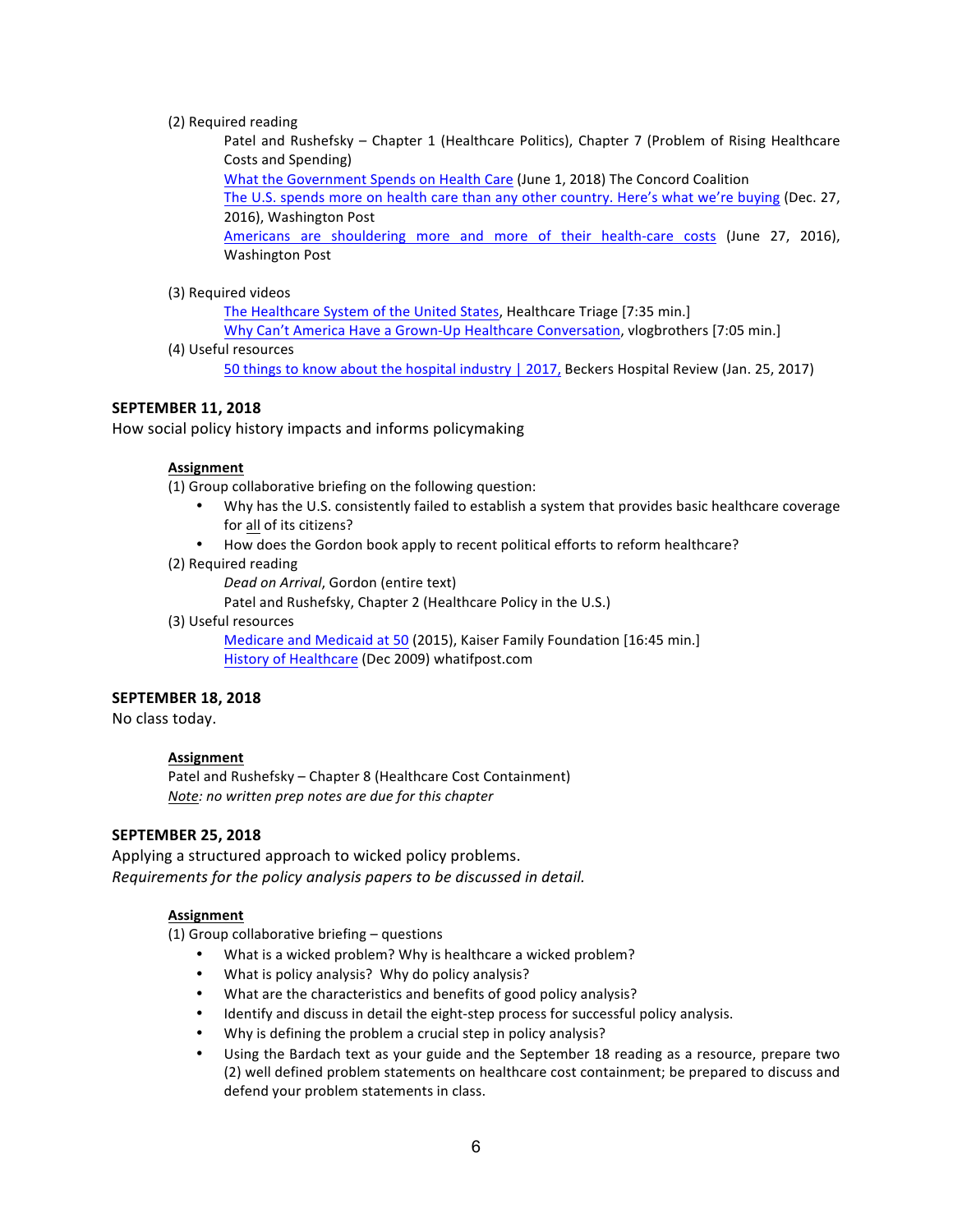(2) Required reading

*A* Practical Guide for Policy Analysis, Bardach (entire text including the Appendices).

(3) Required videos

What is WICKED PROBLEM? What does WICKED PROBLEM mean? WICKED PROBLEM meaning & [explanation](https://www.youtube.com/watch?v=OcMXY17BC9U), The Audiopedia [4:26 min.] What is a wicked problem? (2013) Luke J. Houghton [6:15 min

## **OCTOBER 2, 2018**

Medicaid and CHIP 101: How federalism shapes the dynamics of policymaking, budgeting and implementation of the nation's insurance program for low-income and needy people

## **Assignment**

(1) Prep notes – questions *(do not forget to include your central takeaway and current events discussion question in your prep notes)*

- What problem(s) was the Medicaid program originally conceived to "solve" and how has this changed over time?
- List the key differences between Medicaid and CHIP.
- List some of the challenges associated with operating a joint federal / state healthcare program.
- Discuss the role of Medicaid waivers in effecting state healthcare policy
- Why is Medicaid the "workhorse" of the U.S. healthcare system?
- (2) Required reading

Patel & Rushefsky – Chapter 3 (Medicaid and CHIP)

10 Things to know about Medicaid: Setting the Facts Straight (Mar. 12, 2018), Kaiser Family Foundation 

10 Ways Medicaid Affects Us All (Oct. 5, 2017), Kaiser Health News

The Coverage Gap: Uninsured Poor Adults in States that Do Not Expand Medicaid (June 2018) Kaiser Family Foundation 

In Health Bill's Defeat, Medicaid Comes of Age (Mar. 27, 2017), The New York Times

State Waivers As a National Policy Lever: The Trump Administration, Work Requirements, [And](https://www.healthaffairs.org/do/10.1377/hblog20180202.543483/full/) Other Potential Reforms In Medicaid (Feb. 6, 2018) Health Affairs

#### (3) Useful resources

Understanding Medicaid: A Primer for State Legislators (Sept. 1, 2017), National Conference of State Legislators

Federal Financing for the State Children's Health Insurance Program (CHIP) (May 23, 2018), Congressional Research Service

## **OCTOBER 9, 2018**

Medicare 101: The policy, politics and budgetary challenges associated with universal healthcare for those 65 and older

#### **Assignment**

(1) Prep notes – questions *(do not forget to include your central takeaway and current events discussion question in your prep notes)*

- What problem(s) was the Medicare program originally conceived to "solve" and how has that changed over time?
- List the key differences between the Medicare and Medicaid programs.
- Why have financial considerations been "an important part of the politics and policy deliberations surrounding Medicare since its inception"?
- What is "Medicare for All" and how would it impact the current Medicare program?

(2) Required reading

Patel & Rushefsky – Chapter 4 (Medicare)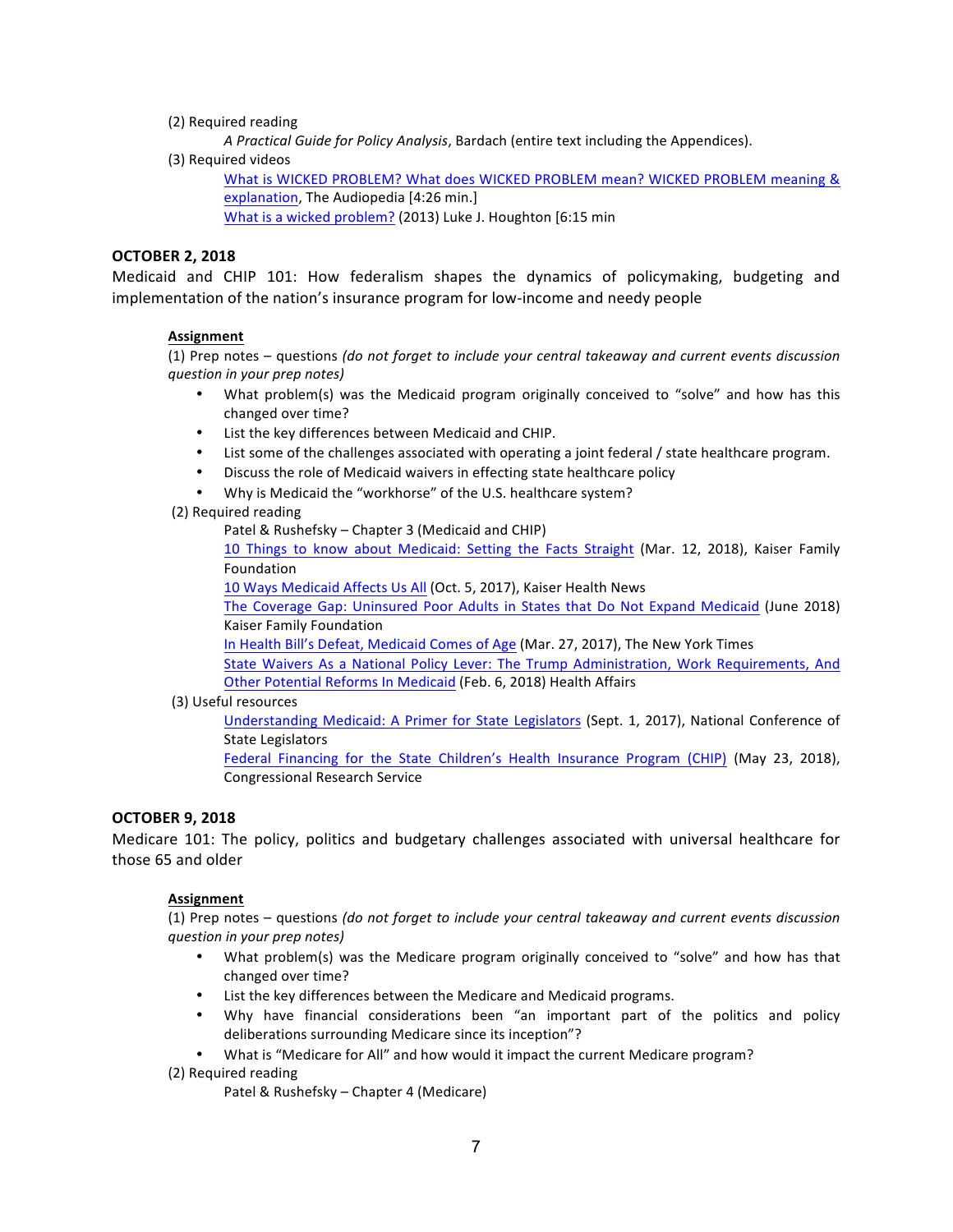The "pleasant ambiguity" of Medicare-for-all in 2018, explained (July 2, 2018), Vox

Why 'Medicare-For-All' Is Not The Answer

(3) Useful resources

An Overview of Medicare (Nov. 22, 2017), Kaiser Family Foundation The Facts on Medicare Spending and Financing (July 18, 2017), Kaiser Family Foundation

## **OCTOBER 16, 2018**

The Affordable Care Act: Policy, politics and administrative challenges associated with implementing healthcare reform

## **Assignment**

(1) Prep notes – questions *(do not forget to include your central takeaway and current events discussion question in your prep notes)*

- What problem(s) was the ACA conceived to "solve"? Has the ACA been a success? Why or why not?
- List the key goals, strategies and tactics that President Obama and the congressional Democrats used to achieve healthcare reform through the ACA.
- Discuss how these differed (or not) from attempts by prior administrations to reform the healthcare system.
- (2) Required reading

Patel and Rushefsky – Chapter 10 (The ACA – Stumbling Toward Universal Health Insurance?) Why Obamacare can fail and succeed at the same time (Apr 2018) Vox Obamacare Is Proving Hard to Kill (July 3, 2018) The New York Times

On ACA's Birthday, 5 Charts Highlight Key Accomplishments (Mar 2018) Center on Budget and

#### (3) Videos

*Obama's Deal* (Apr. 2010), Frontline (PBS) [60 min.]

(4) Useful resources

Summary of the Affordable Care Act (Apr. 25, 2013), Kaiser Family Foundation Pre-existing Conditions and Medical Underwriting in the Individual Insurance Market Prior to the [ACA](https://www.kff.org/health-reform/issue-brief/pre-existing-conditions-and-medical-underwriting-in-the-individual-insurance-market-prior-to-the-aca/) (Dec 2016) Kaiser Family Foundation Policy Priorities Characteristics of the remaining uninsured: An update (July 2018) Robert Wood Johnson Foundation Repeal and Replace Watch (continuous updates) Kaiser Health News

## **OCTOBER 23, 2018\***

The 115th Congress, Trump administration and healthcare reform - reconciling differing priorities

## **Assignment**

TBD - Prep note questions and required reading

Video - *Trump's Takeover* (Apr. 2018), Frontline (PBS) [60 min - but you will only be responsible for the first 30 minutes covering repeal/replace of the ACA]

*\*This topic may encompass two class sessions*

## **OCTOBER 30, 2018**

Selected policy issues

## **Assignment**

TBD - Prep note questions and required reading